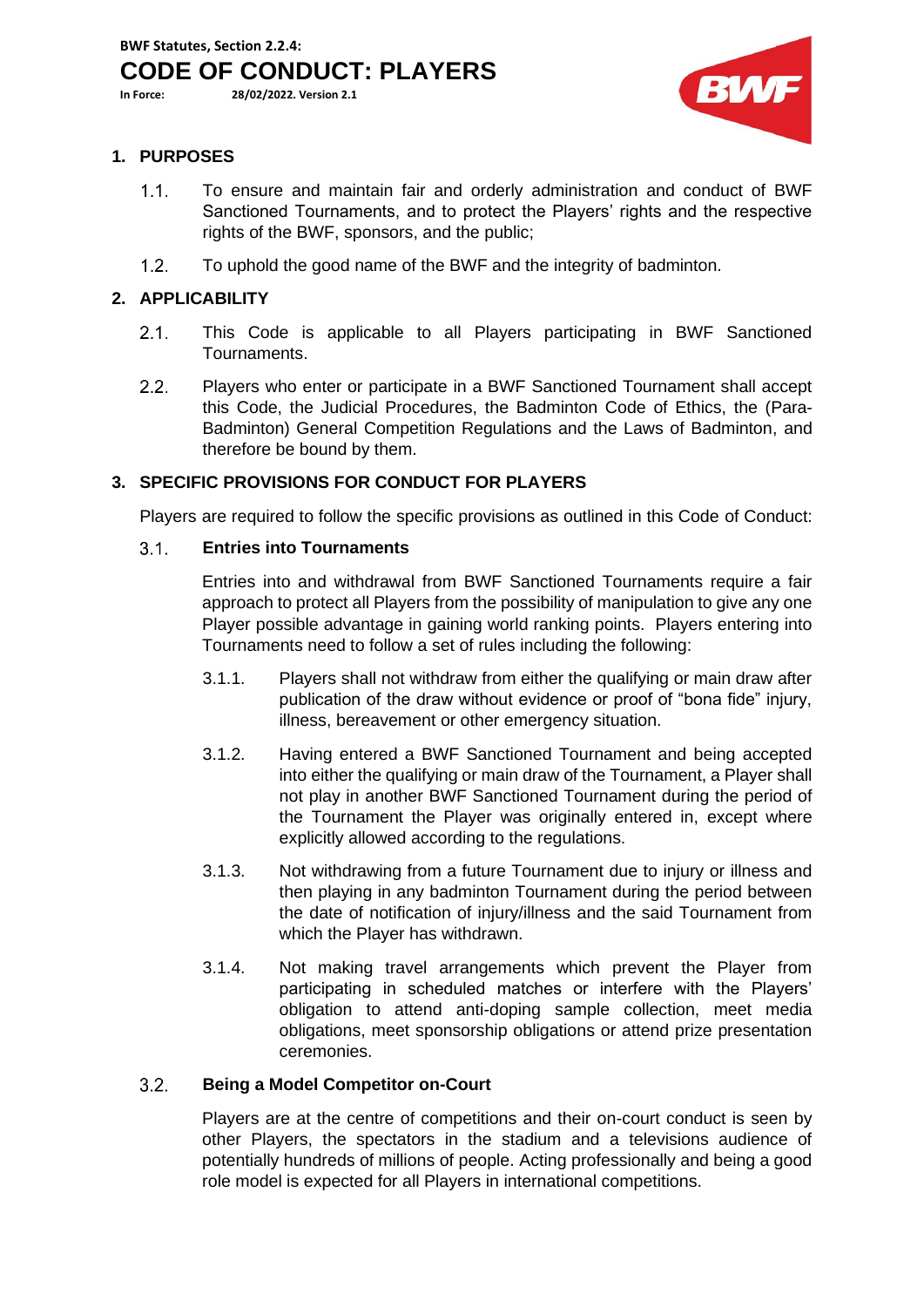Players are responsible for their on-court presentation, behaviour, conduct and performance including the following:

- 3.2.1. Not arriving late for a match, resulting in a "no-show".
- 3.2.2. Conducting themselves in an honourable and sportsmanlike manner during any match or at any time while within the precincts of the site of a BWF Sanctioned Tournament.
- 3.2.3. Complying with the goodwill formalities before, during and after any match including thanking Technical Officials and shaking hands with opposing Players. Players must thank their opponents and umpire before leaving the field of play to celebrate with their coach or the crowd.
- 3.2.4. Presenting themselves for competition play in a suitable smart manner with clean and acceptable badminton sports clothing.
- 3.2.5. Complying with the conditions of entry of each Tournament with regard to clothing and advertising regulations (Regulations 20 to 24 of the General Competition Regulations).
- 3.2.6. Completing a match in progress unless reasonably unable to do so.

When going on court to play a match, the player must be reasonably convinced to be fit to play the full match. Retirements are only intended for bona fide injuries, illness, or emergency situations.

A blatant abuse of the choice to retire (e.g. where the player was already injured and should not have played the match) will be considered an offence.

- 3.2.7. Respecting technical officials and not trying to influence the decisions of technical officials in any way using an arm, hand, racket gestures, or orally.
- 3.2.8. Not seeking coaching during play except as permitted under the Laws. Communication of any kind, audible or visible, between a Player and a coach may be construed as coaching.
- 3.2.9. Not using words commonly known and understood in any language to be profane or indecent and uttered clearly and loudly enough to be heard by the umpire or spectators.
- 3.2.10. Not making gestures or signs with the hands and/or racket or shuttle that commonly have an obscene or offensive meaning.
- 3.2.11. Not intentionally hitting a shuttle dangerously or recklessly within or out of the court, hitting a shuttle with negligent disregard for the consequences, or deliberately damaging a shuttle.
- 3.2.12. Not deliberately tampering with the shuttle to affect its flight or speed.
- 3.2.13. Not intentionally and violently destroying or damaging rackets or other equipment, or intentionally and violently hitting the net, court, umpire's chair or other fixtures during a match.
- 3.2.14. Refrain from making statements, either within the precincts of the Tournament site or in the media, that are abusive, insulting, personal in nature, imply bias or question the integrity of others.
- 3.2.15. Not physically abusing other participants. Even the unauthorised touching of such persons may be regarded as physical abuse.